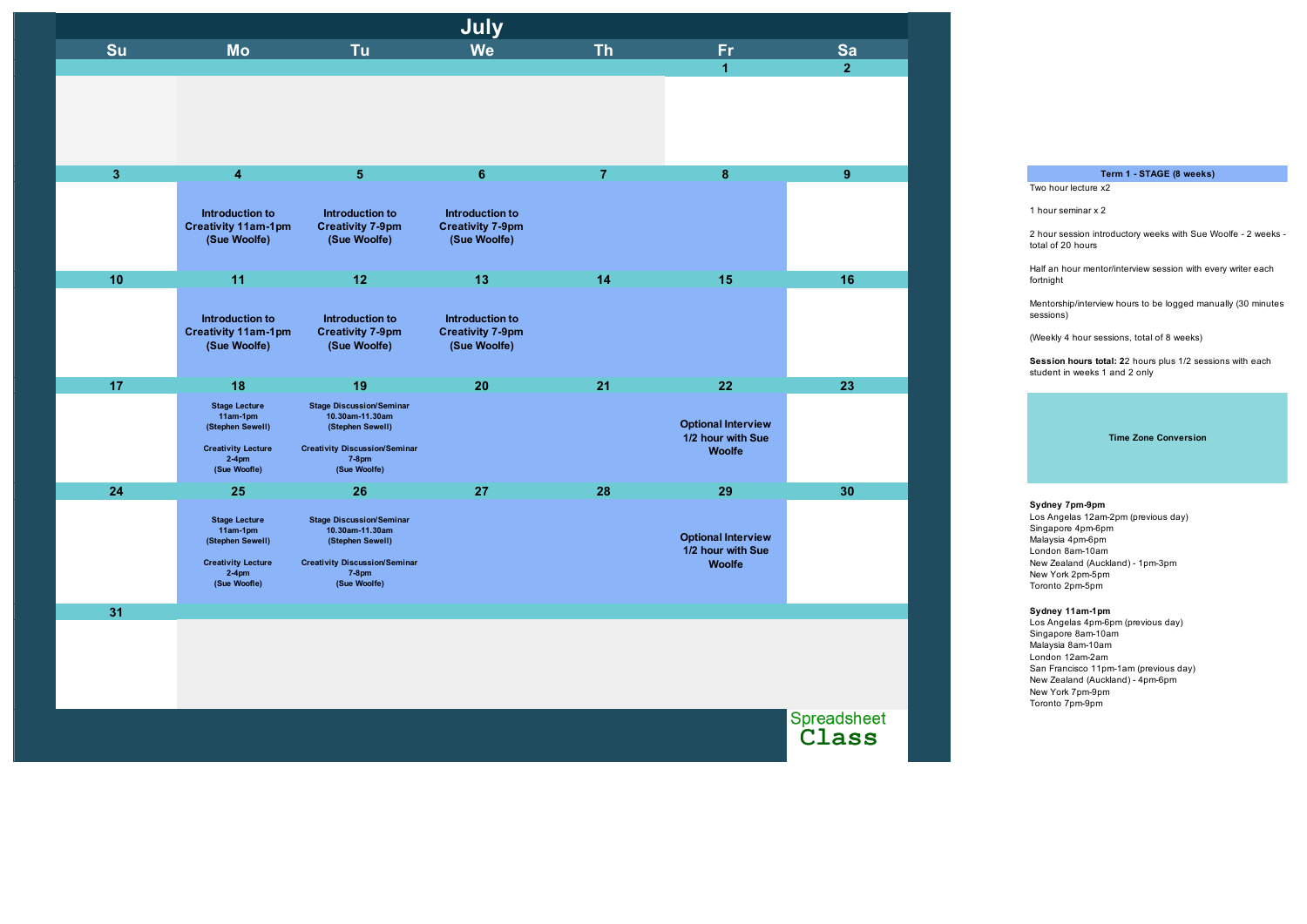| <b>August</b>  |                                                                                                               |                                                                                                                                                |                |                         |                |                |  |  |
|----------------|---------------------------------------------------------------------------------------------------------------|------------------------------------------------------------------------------------------------------------------------------------------------|----------------|-------------------------|----------------|----------------|--|--|
| Su             | <b>Mo</b>                                                                                                     | <b>Tu</b>                                                                                                                                      | <b>We</b>      | <b>Th</b>               | <b>Fr</b>      | Sa             |  |  |
|                | $\overline{\mathbf{1}}$                                                                                       | $\overline{2}$                                                                                                                                 | 3 <sup>1</sup> | $\overline{\mathbf{4}}$ | $5\phantom{1}$ | $6\phantom{1}$ |  |  |
|                | <b>Stage Lecture</b><br>11am-1pm<br>(Stephen Sewell)<br><b>Creativity Lecture</b>                             | <b>Stage Discussion/Seminar</b><br>10.30am-11.30am<br>(Stephen Sewell)<br><b>Creativity Discussion/Seminar</b>                                 |                |                         |                |                |  |  |
|                | $2-4$ pm<br>(Sue Woofle)                                                                                      | $7-8$ pm<br>(Sue Woolfe)                                                                                                                       |                |                         |                |                |  |  |
| $\overline{7}$ | 8                                                                                                             | $\boldsymbol{9}$                                                                                                                               | 10             | 11                      | 12             | 13             |  |  |
|                | <b>Stage Lecture</b><br>11am-1pm<br>(Stephen Sewell)                                                          | <b>Stage Discussion/Seminar</b><br>10.30am-11.30am<br>(Stephen Sewell)                                                                         |                |                         |                |                |  |  |
|                | <b>Creativity Lecture</b><br>$2-4$ pm<br>(Sue Woofle)                                                         | <b>Creativity Discussion/Seminar</b><br><b>7-8pm</b><br>(Sue Woolfe)                                                                           |                |                         |                |                |  |  |
| 14             | 15                                                                                                            | 16                                                                                                                                             | 17             | 18                      | 19             | 20             |  |  |
|                | <b>Stage Lecture</b><br>11am-1pm<br>(Stephen Sewell)<br><b>Creativity Lecture</b><br>$2-4$ pm<br>(Sue Woofle) | <b>Stage Discussion/Seminar</b><br>10.30am-11.30am<br>(Stephen Sewell)<br><b>Creativity Discussion/Seminar</b><br>$7-8$ pm<br>(Sue Woolfe)     |                |                         |                |                |  |  |
| 21             | 22                                                                                                            | 23                                                                                                                                             | 24             | 25                      | 26             | 27             |  |  |
|                | <b>Stage Lecture</b><br>11am-1pm<br>(Stephen Sewell)<br><b>Creativity Lecture</b><br>$2-4$ pm<br>(Sue Woofle) | <b>Stage Discussion/Seminar</b><br>10.30am-11.30am<br>(Stephen Sewell)<br><b>Creativity Discussion/Seminar</b><br>$7-8$ pm<br>(Sue Woolfe)     |                |                         |                |                |  |  |
| 28             | 29                                                                                                            | 30                                                                                                                                             | 31             | 1-Sep                   |                |                |  |  |
|                | <b>Stage Lecture</b><br>11am-1pm<br>(Stephen Sewell)<br><b>Creativity Lecture</b><br>$2-4$ pm<br>(Sue Woofle) | <b>Stage Discussion/Seminar</b><br>10.30am-11.30am<br>(Stephen Sewell)<br><b>Creativity Discussion/Seminar</b><br><b>7-8pm</b><br>(Sue Woolfe) |                |                         |                |                |  |  |
|                |                                                                                                               |                                                                                                                                                |                |                         |                |                |  |  |

Spreadsheet<br>Class

**Session hours total:** 22 hours plus 1/2 sessions with each student in weeks 1 and 2

#### **Sydney 11am-1pm**

Los Angelas 4pm-6pm (previous day) Singapore 8am-10am Malaysia 8am-10am London 12am-2am San Francisco 11pm-1am (previous day) New Zealand (Auckland) - 4pm-6pm New York 7pm-9pm Toronto 7pm-9pm

## **Term 1 - STAGE (8 weeks)**

Two hour lecture x2

1 hour seminar x 2

2 hour session introductory weeks with Sue Woolfe - 2 weeks - total of 20 hours

Half an hour mentor/interview session with every writer each fortnight

Mentorship/interview hours to be logged manually (30 minutes sessions)

(Weekly 4 hour sessions, total of 8 weeks)

## **Time Zone Conversion**

### **Sydney 7pm-9pm**

Los Angelas 12am-2pm (previous day) Singapore 4pm-6pm Malaysia 4pm-6pm London 8am-10am New Zealand (Auckland) - 1pm-3pm New York 2pm-5pm Toronto 2pm-5pm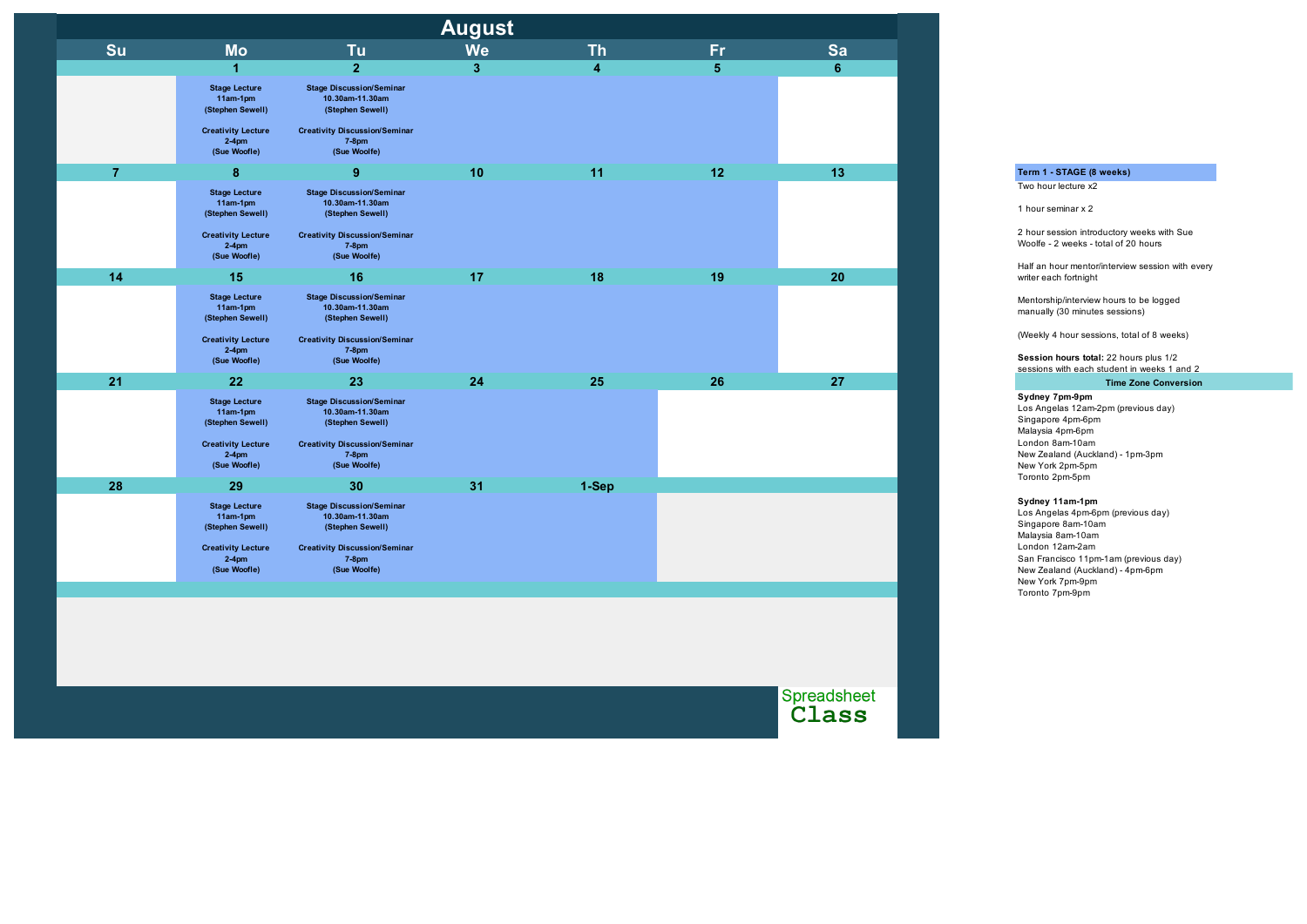|                         |                                                                                                       |                                                                                                                                               | <b>September</b> |             |                                                  |                      |
|-------------------------|-------------------------------------------------------------------------------------------------------|-----------------------------------------------------------------------------------------------------------------------------------------------|------------------|-------------|--------------------------------------------------|----------------------|
| Su                      | <b>Mo</b>                                                                                             | Tu                                                                                                                                            | <b>We</b>        | <b>Th</b>   | Fr                                               | Sa                   |
|                         | 29                                                                                                    | 30                                                                                                                                            | 31               | $\mathbf 1$ | $\overline{2}$                                   | $\mathbf{3}$         |
|                         | <b>Stage Lecture</b><br>$11-1$ pm<br>(Stephen Sewell)                                                 | <b>Stage Discussion/Seminar</b><br>10.30am-11.30am<br>(Stephen Sewell)                                                                        |                  |             |                                                  |                      |
|                         | <b>Creativity Lecture</b><br>$2-4$ pm<br>(Sue Woofle)                                                 | <b>Creativity Discussion/Seminar</b><br><b>7-8pm</b><br>(Sue Woolfe)                                                                          |                  |             |                                                  |                      |
| $\overline{\mathbf{4}}$ | $\overline{\mathbf{5}}$                                                                               | $6\phantom{1}$                                                                                                                                | $\overline{7}$   | 8           | 9                                                | 10                   |
|                         | <b>Stage Lecture</b><br>11am-1pm<br>(Stephen Sewell)                                                  | <b>Stage Discussion/Seminar</b><br>10.30am-11.30am<br>(Stephen Sewell)                                                                        |                  |             |                                                  |                      |
|                         | <b>Creativity Lecture</b><br>$2-4$ pm<br>(Sue Woofle)                                                 | <b>Creativity Discussion/Seminar</b><br><b>7-8pm</b><br>(Sue Woolfe)                                                                          |                  |             |                                                  |                      |
| 11                      | 12                                                                                                    | 13                                                                                                                                            | 14               | 15          | 16                                               | 17                   |
|                         | <b>Stage Lecture</b><br>11am-1pm<br>(Stephen Sewell)                                                  | <b>Stage Discussion/Seminar</b><br>10.30am-11.30am<br>(Stephen Sewell)                                                                        |                  |             |                                                  |                      |
|                         | <b>Creativity Lecture</b><br>$2-4$ pm<br>(Sue Woofle)                                                 | <b>Creativity Discussion/Seminar</b><br><b>7-8pm</b><br>(Sue Woolfe)                                                                          |                  |             |                                                  |                      |
|                         |                                                                                                       |                                                                                                                                               |                  |             |                                                  |                      |
| 18                      | 19                                                                                                    | 20                                                                                                                                            | 21               | 22          | 23                                               | 24                   |
|                         |                                                                                                       |                                                                                                                                               |                  |             |                                                  |                      |
| 25                      | 26                                                                                                    | 27                                                                                                                                            |                  | 29          | 30                                               |                      |
|                         | Film Lecture<br>11am-1pm<br>(Stephen Sewell)<br><b>Creativity Lecture</b><br>$2-4$ pm<br>(Sue Woofle) | <b>Film Discussion/Seminar</b><br>10.30am-11.30am<br>(Stephen Sewell)<br><b>Creativity Discussion/Seminar</b><br><b>7-8pm</b><br>(Sue Woolfe) |                  |             | <b>Optional interview</b><br>1/2hr x 20 students |                      |
|                         |                                                                                                       |                                                                                                                                               |                  |             |                                                  |                      |
|                         |                                                                                                       |                                                                                                                                               |                  |             |                                                  |                      |
|                         |                                                                                                       |                                                                                                                                               |                  |             |                                                  |                      |
|                         |                                                                                                       |                                                                                                                                               |                  |             |                                                  |                      |
|                         |                                                                                                       |                                                                                                                                               |                  |             |                                                  | Spreadsheet<br>Class |

Term 1 - STAGE (8 week Two hour lecture x2

creat

Half an hour mentor/inte writer each fortnight

Read throughs of the drafts will take place through the week of September 1 (for 1st Draft)

Mentorship/interview hou (30 minutes sessions)

(Weekly 4 hour sessions

Session hours total: 22 with each student in week

**Notes:** Los Angelas 4pm-6pm (previous day) Singapore 8am-10am Malaysia 8am-10am London 12am-2am San Francisco 11pm-1am (previous day) New Zealand (Auckland) - 4pm-6pm New York 7pm-9pm Toronto 7pm-9pm

**Sydney 11am-1pm** New Zealand (Auckland) - 1pm-3pm New York 2pm-5pm Toronto 2pm-5pm

| eeks)                                                                                 | Term 2 - FILM                                                             |
|---------------------------------------------------------------------------------------|---------------------------------------------------------------------------|
|                                                                                       | Two hour lecture x2                                                       |
|                                                                                       | 1 hour seminar x 2                                                        |
| ctory weeks with Sue<br>al of 20 hours                                                | Half an hour mentor/interview session with every writer<br>each fortnight |
| terview session with every                                                            | Mentorship/interview hours to be logged manually (30<br>minutes sessions) |
|                                                                                       | ours to be logged manually (Weekly 4 hour sessions, total of 8 weeks)     |
| าs, total of 8 weeks)                                                                 | Session hours total: 32 hours plus 1/2 sessions with<br>each student      |
| 2 hours plus 1/2 sessions                                                             |                                                                           |
| eeks 1 and 2 only                                                                     |                                                                           |
| <b>Time Zone Conversion</b>                                                           |                                                                           |
|                                                                                       |                                                                           |
| $\mathcal{L}$ and $\mathcal{L}$ and $\mathcal{L}$ and $\mathcal{L}$ and $\mathcal{L}$ |                                                                           |

**Sydney 7pm-9pm** Los Angelas 12am-2pm (previous day) Singapore 4pm-6pm Malaysia 4pm-6pm London 8am-10am

1 hour seminar x 2

2 hour session introduct Woolfe - 2 weeks - total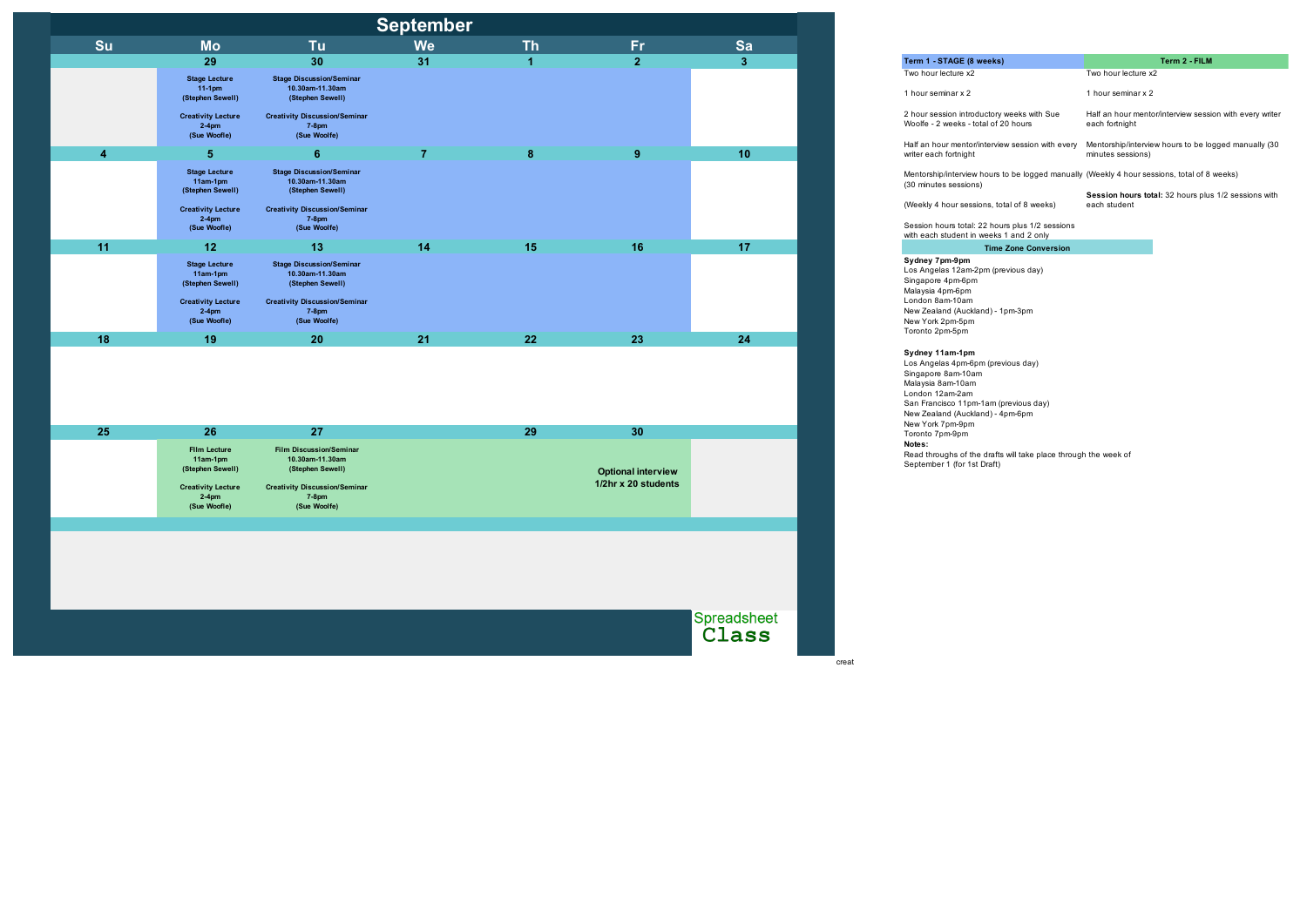Los Angelas 4pm-6pm (previous day) Singapore 8am-10am Malaysia 8am-10am London 12am-2am San Francisco 11pm-1am (previous day) New Zealand (Auckland) - 4pm-6pm New York 7pm-9pm Toronto 7pm-9pm

| <b>October</b> |                                                                                                              |                                                                                                                                           |                |                 |                                                  |                      |  |  |
|----------------|--------------------------------------------------------------------------------------------------------------|-------------------------------------------------------------------------------------------------------------------------------------------|----------------|-----------------|--------------------------------------------------|----------------------|--|--|
| Su             | <b>Mo</b>                                                                                                    | <b>Tu</b>                                                                                                                                 | <b>We</b>      | <b>Th</b>       | Fr.                                              | Sa                   |  |  |
|                |                                                                                                              |                                                                                                                                           |                |                 |                                                  | $\overline{1}$       |  |  |
|                |                                                                                                              |                                                                                                                                           |                |                 |                                                  |                      |  |  |
| 2 <sup>1</sup> | 3 <sup>1</sup>                                                                                               | $\overline{\mathbf{4}}$                                                                                                                   | 5 <sup>5</sup> | $6\phantom{1}6$ | $\overline{7}$                                   | $\boldsymbol{8}$     |  |  |
|                | <b>Film Lecture</b><br>11am-1pm<br>(Stephen Sewell)<br><b>Creativity Lecture</b><br>$2-4$ pm<br>(Sue Woofle) | <b>Film Discussion/Seminar</b><br>10.30am-11.30am<br>(Stephen Sewell)<br><b>Creativity Discussion/Seminar</b><br>$7-8$ pm<br>(Sue Woolfe) |                |                 | <b>Optional interview</b><br>1/2hr x 20 students |                      |  |  |
|                |                                                                                                              |                                                                                                                                           |                |                 |                                                  |                      |  |  |
| 9              | 10                                                                                                           | 11                                                                                                                                        | 12             | 13              | 14                                               | 15                   |  |  |
|                | <b>Film Lecture</b><br>11am-1pm<br>(Stephen Sewell)                                                          | <b>Film Discussion/Seminar</b><br>10.30am-11.30am<br>(Stephen Sewell)                                                                     |                |                 | <b>Optional interview</b>                        |                      |  |  |
|                | <b>Creativity Lecture</b><br>$2-4$ pm<br>(Sue Woofle)                                                        | <b>Creativity Discussion/Seminar</b><br>7-8pm<br>(Sue Woolfe)                                                                             |                |                 | 1/2hr x 20 students                              |                      |  |  |
| 16             | 17                                                                                                           | 18                                                                                                                                        | 19             | 20              | 21                                               | 22                   |  |  |
|                | <b>Film Lecture</b><br>11am-1pm<br>(Stephen Sewell)<br><b>Creativity Lecture</b><br>$2-4$ pm<br>(Sue Woofle) | <b>Film Discussion/Seminar</b><br>10.30am-11.30am<br>(Stephen Sewell)<br><b>Creativity Discussion/Seminar</b><br>7-8pm<br>(Sue Woolfe)    |                |                 | <b>Optional interview</b><br>1/2hr x 20 students |                      |  |  |
| 23             | 24                                                                                                           | 25                                                                                                                                        | 26             | 27              | 28                                               | 29                   |  |  |
|                | <b>Film Lecture</b><br>11am-1pm<br>(Stephen Sewell)<br><b>Creativity Lecture</b><br>$2-4$ pm<br>(Sue Woofle) | <b>Film Discussion/Seminar</b><br>10.30am-11.30am<br>(Stephen Sewell)<br><b>Creativity Discussion/Seminar</b><br>7-8pm<br>(Sue Woolfe)    |                |                 | <b>Optional interview</b><br>1/2hr x 20 students |                      |  |  |
| 30             | 31                                                                                                           | 1 (Oct)                                                                                                                                   | 2 <sup>2</sup> | $\mathbf{3}$    | $\overline{\mathbf{4}}$                          |                      |  |  |
|                | <b>Film Lecture</b><br>11am-1pm<br>(Stephen Sewell)<br><b>Creativity Lecture</b><br>$2-4$ pm<br>(Sue Woofle) | <b>Film Discussion/Seminar</b><br>10.30am-11.30am<br>(Stephen Sewell)<br><b>Creativity Discussion/Seminar</b><br>7-8pm<br>(Sue Woolfe)    |                |                 | <b>Optional interview</b><br>1/2hr x 20 students |                      |  |  |
|                |                                                                                                              |                                                                                                                                           |                |                 |                                                  | Spreadsheet<br>Class |  |  |

#### **Term 2 - FILM**

## **Time Zone Conversion**

**Sydney 7pm-9pm** Los Angelas 12am-2pm (previous day) Singapore 4pm-6pm Malaysia 4pm-6pm London 8am-10am New Zealand (Auckland) - 1pm-3pm New York 2pm-5pm Toronto 2pm-5pm

Two hour lecture x2

1 hour seminar x 2

Half an hour mentor/interview session with every writer each fortnight

Mentorship/interview hours to be logged manually (30 minutes sessions)

(Weekly 4 hour sessions, total of 8 weeks)

**Session hours total:** 32 hours plus 1/2 sessions with each student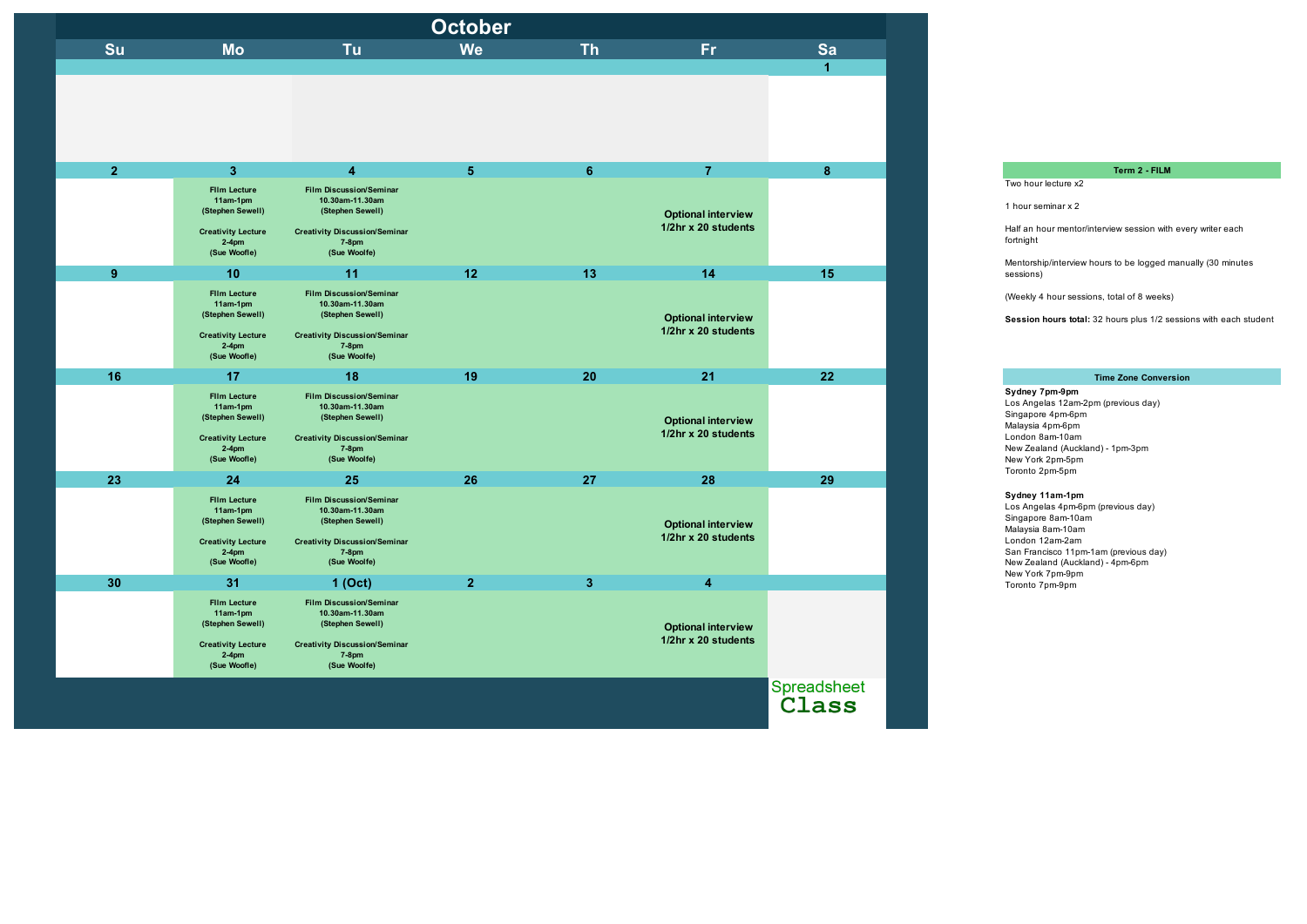| <b>November</b> |                                                                                                                |                                                                                                                                               |                |                         |                                                  |                      |  |  |
|-----------------|----------------------------------------------------------------------------------------------------------------|-----------------------------------------------------------------------------------------------------------------------------------------------|----------------|-------------------------|--------------------------------------------------|----------------------|--|--|
| Su              | <b>Mo</b>                                                                                                      | Tu                                                                                                                                            | <b>We</b>      | <b>Th</b>               | <b>Fr</b>                                        | Sa                   |  |  |
|                 | <b>30-Sep</b>                                                                                                  | $\mathbf{1}$                                                                                                                                  | $\overline{2}$ | $\overline{\mathbf{3}}$ | $\overline{\mathbf{4}}$                          | $5\phantom{.}$       |  |  |
|                 | <b>Film Lecture</b><br>$11am-1pm$<br>(Stephen Sewell)<br><b>Creativity Lecture</b><br>$2-4$ pm<br>(Sue Woofle) | <b>Film Discussion/Seminar</b><br>10.30am-11.30am<br>(Stephen Sewell)<br><b>Creativity Discussion/Seminar</b><br><b>7-8pm</b><br>(Sue Woolfe) |                |                         | <b>Optional interview</b><br>1/2hr x 20 students |                      |  |  |
| $6\phantom{1}$  | $\overline{7}$                                                                                                 | 8                                                                                                                                             | 9              | 10                      | 11                                               | 12                   |  |  |
|                 | <b>Film Lecture</b><br>11am-1pm<br>(Stephen Sewell)<br><b>Creativity Lecture</b><br>$2-4$ pm<br>(Sue Woofle)   | <b>Film Discussion/Seminar</b><br>10.30am-11.30am<br>(Stephen Sewell)<br><b>Creativity Discussion/Seminar</b><br><b>7-8pm</b><br>(Sue Woolfe) |                |                         | <b>Optional interview</b><br>1/2hr x 20 students |                      |  |  |
| 13              | 14                                                                                                             | 15                                                                                                                                            | 16             | 17                      | 18                                               | 19                   |  |  |
|                 | <b>Film Lecture</b><br>11am-1pm<br>(Stephen Sewell)<br><b>Creativity Lecture</b><br>$2-4$ pm<br>(Sue Woofle)   | <b>Film Discussion/Seminar</b><br>10.30am-11.30am<br>(Stephen Sewell)<br><b>Creativity Discussion/Seminar</b><br><b>7-8pm</b><br>(Sue Woolfe) |                |                         | <b>Optional interview</b><br>1/2hr x 20 students |                      |  |  |
| 20              | 21                                                                                                             | 22                                                                                                                                            | 23             | 24                      | 25                                               | 26                   |  |  |
|                 |                                                                                                                |                                                                                                                                               |                |                         |                                                  |                      |  |  |
| 27              | 28                                                                                                             | 29                                                                                                                                            | 30             |                         |                                                  |                      |  |  |
|                 |                                                                                                                |                                                                                                                                               |                |                         |                                                  |                      |  |  |
|                 |                                                                                                                |                                                                                                                                               |                |                         |                                                  |                      |  |  |
|                 |                                                                                                                |                                                                                                                                               |                |                         |                                                  |                      |  |  |
|                 |                                                                                                                |                                                                                                                                               |                |                         |                                                  | Spreadsheet<br>Class |  |  |

**Notes:** Read throughs of the drafts will take place the week of November 21 (for 2nd Draft) **Sydney 11am-1pm** Los Angelas 4pm-6pm (previous day) Singapore 8am-10am Malaysia 8am-10am London 12am-2am San Francisco 11pm-1am (previous day) New Zealand (Auckland) - 4pm-6pm New York 7pm-9pm Toronto 7pm-9pm

## **Term 2 - FILM**

Two hour lecture x2

1 hour seminar x 2

Half an hour mentor/interview session with every writer each fortnight

Mentorship/interview hours to be logged manually (30 minutes sessions)

(Weekly 4 hour sessions, total of 8 weeks)

**Session hours total:** 32 hours plus 1/2 sessions with each student

#### **Time Zone Conversion**

#### **Sydney 7pm-9pm**

Los Angelas 12am-2pm (previous day) Singapore 4pm-6pm Malaysia 4pm-6pm London 8am-10am New Zealand (Auckland) - 1pm-3pm New York 2pm-5pm Toronto 2pm-5pm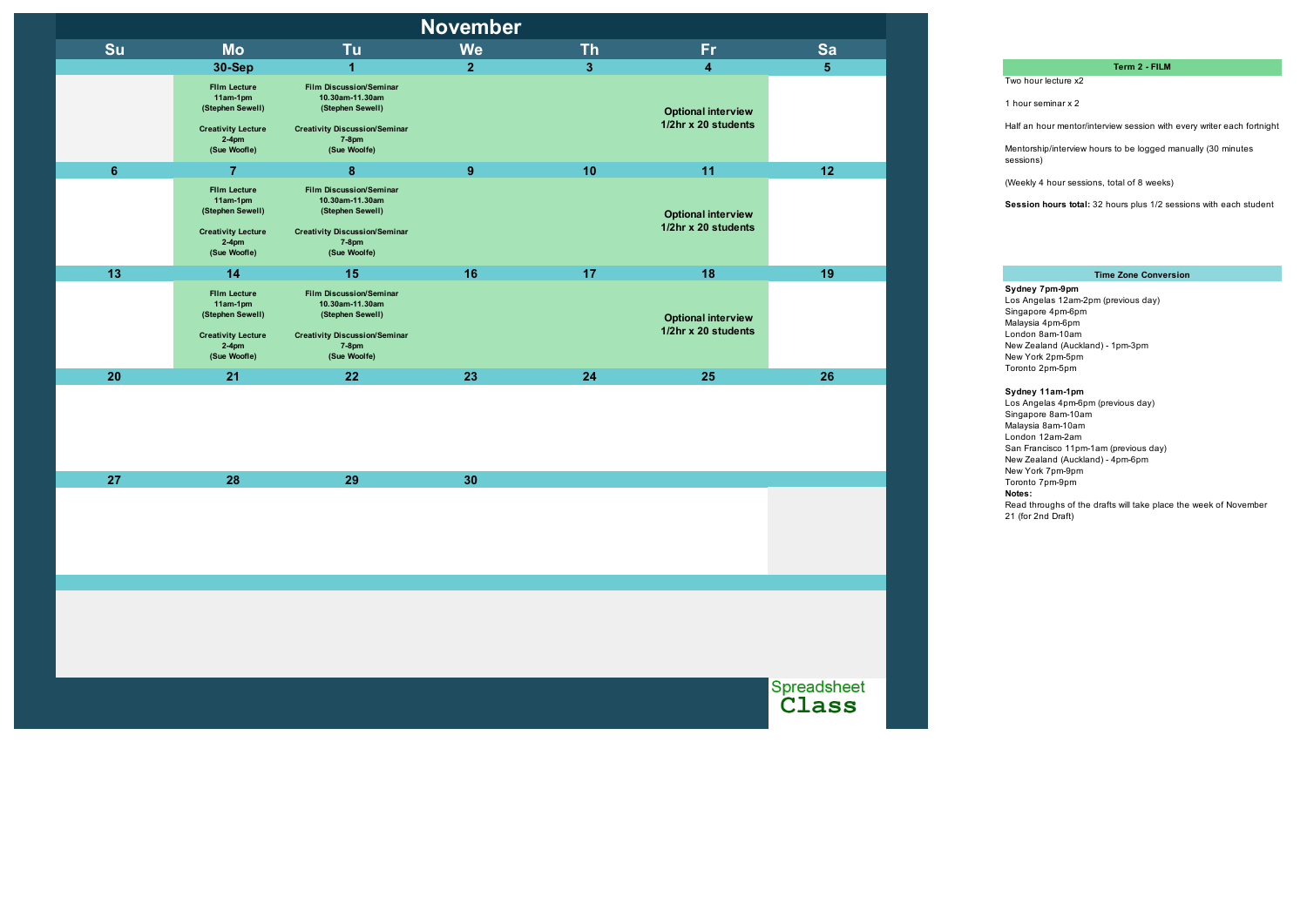| February   |                                                                                                                          |                                                                                                                                                                                                       |                  |                |                                                  |                         |  |  |
|------------|--------------------------------------------------------------------------------------------------------------------------|-------------------------------------------------------------------------------------------------------------------------------------------------------------------------------------------------------|------------------|----------------|--------------------------------------------------|-------------------------|--|--|
| Su         | <b>Mo</b>                                                                                                                | Tu                                                                                                                                                                                                    | <b>We</b>        | <b>Th</b>      | <b>Fr</b>                                        | Sa                      |  |  |
|            |                                                                                                                          |                                                                                                                                                                                                       | $\mathbf{1}$     | 2 <sup>1</sup> | $\overline{\mathbf{3}}$                          | $\overline{\mathbf{4}}$ |  |  |
|            |                                                                                                                          |                                                                                                                                                                                                       |                  |                |                                                  |                         |  |  |
| $\sqrt{5}$ | $6\phantom{1}$                                                                                                           | $\overline{7}$                                                                                                                                                                                        | $\boldsymbol{8}$ | 9              | 10                                               | 11                      |  |  |
|            |                                                                                                                          |                                                                                                                                                                                                       |                  |                |                                                  |                         |  |  |
| $12$       | 13                                                                                                                       | 14                                                                                                                                                                                                    | 15               | 16             | 17                                               | 18                      |  |  |
|            | Term 3 - Television and<br><b>Streaming - The Writers Room</b><br>Lecture 11am-1pm<br>(Stephen Sewell)                   | Term 3 - Television and<br><b>Streaming - The Writers Room</b><br>Seminar 10.30-11.30am<br>(Stephen Sewell)                                                                                           |                  |                | <b>Optional interview</b><br>1/2hr x 20 students |                         |  |  |
| 19         | 20                                                                                                                       | 21                                                                                                                                                                                                    | 22               | 23             | 24                                               | 25                      |  |  |
|            | Term 3 - Television and<br><b>Streaming - The Writers Room</b><br>Lecture 11am-1pm<br>(Stephen Sewell)                   | Term 3 - Television and<br><b>Streaming - The Writers Room</b><br>Seminar 7-8pm<br>(Stephen Sewell)                                                                                                   |                  |                | <b>Optional interview</b><br>1/2hr x 20 students |                         |  |  |
| 26         | 27                                                                                                                       | 28                                                                                                                                                                                                    | 1-Mar            | 2 <sup>1</sup> | $\overline{\mathbf{3}}$                          |                         |  |  |
|            | Term 3 - Television and<br>Lecture 11am-1pm<br>(Stephen Sewell)<br><b>Creativity Lecture</b><br>$7-9$ pm<br>(Sue Woolfe) | Term 3 - Television and<br>Streaming - The Writers Room Streaming - The Writers Room<br>Seminar 10.30-11.30am<br>(Stephen Sewell)<br><b>Creativity Discussion/Seminar</b><br>$7-8$ pm<br>(Sue Woolfe) |                  |                | <b>Optional interview</b><br>1/2hr x 20 students |                         |  |  |
|            |                                                                                                                          |                                                                                                                                                                                                       |                  |                |                                                  |                         |  |  |
|            |                                                                                                                          |                                                                                                                                                                                                       |                  |                |                                                  |                         |  |  |
|            |                                                                                                                          |                                                                                                                                                                                                       |                  |                |                                                  | Spreadsheet<br>Class    |  |  |

Los Angelas 4pm-6pm (previous day) Singapore 8am-10am Malaysia 8am-10am London 12am-2am San Francisco 11pm-1am (previous day) New Zealand (Auckland) - 4pm-6pm New York 7pm-9pm Toronto 7pm-9pm

#### **Sydney 7pm-9pm**

Los Angelas 12am-2pm (previous day) Singapore 4pm-6pm Malaysia 4pm-6pm London 8am-10am New Zealand (Auckland) - 1pm-3pm New York 2pm-5pm Toronto 2pm-5pm

#### **Term 3 - Television and Streaming - The Writer's Room**

Two hour lecture x2

1 hour seminar x 2

Half an hour mentor/interview session with every writer each fortnight

Mentorship/interview hours to be logged manually (30 minutes sessions)

(Weekly 4 hour sessions, total of 8 weeks)

**Session hours total:** 32 hours plus 1/2 sessions with each student

## **Time Zone Conversion**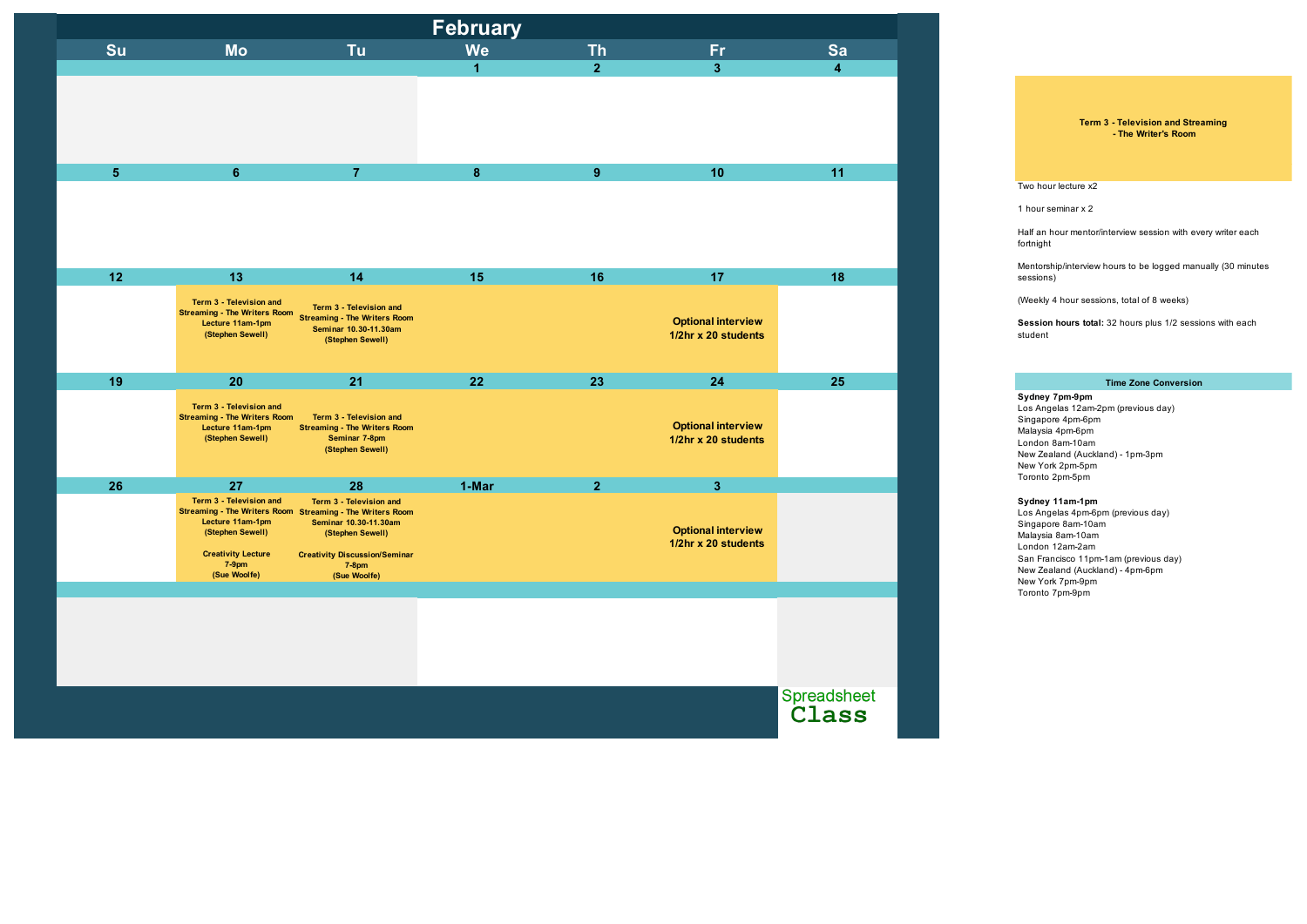|                |                                                                                                                                                                                       |                                                                                                                                          | <b>March</b>                                           |                                                        |                                                  |                      |
|----------------|---------------------------------------------------------------------------------------------------------------------------------------------------------------------------------------|------------------------------------------------------------------------------------------------------------------------------------------|--------------------------------------------------------|--------------------------------------------------------|--------------------------------------------------|----------------------|
| Su             | <b>Mo</b>                                                                                                                                                                             | Tu                                                                                                                                       | <b>We</b>                                              | <b>Th</b>                                              | <b>Fr</b>                                        | Sa                   |
|                | 27                                                                                                                                                                                    | 28                                                                                                                                       | $\overline{1}$                                         | 2 <sup>1</sup>                                         | 3 <sup>1</sup>                                   | $\boldsymbol{4}$     |
|                | Term 3 - Television and<br>Streaming - The Writers Room Streaming - The Writers Room<br>Lecture 11-1pm<br>(Stephen Sewell)<br><b>Creativity Lecture</b><br>$7-9$ pm<br>(Sue Woolfe)   | Term 3 - Television and<br>Seminar 7-8pm<br>(Stephen Sewell)<br><b>Creativity Discussion/Seminar</b><br>$7-8$ pm<br>(Sue Woolfe)         |                                                        |                                                        | <b>Optional interview</b><br>1/2hr x 20 students |                      |
| $5\phantom{1}$ | $6\phantom{1}$                                                                                                                                                                        | 7                                                                                                                                        | 8                                                      | 9                                                      | 10                                               | 11                   |
|                | Term 3 - Television and<br>Streaming - The Writers Room Streaming - The Writers Room<br>Lecture 11am-1pm<br>(Stephen Sewell)<br><b>Creativity Lecture</b><br>$7-9$ pm<br>(Sue Woolfe) | Term 3 - Television and<br>Seminar 10.30-11.30am<br>(Stephen Sewell)<br><b>Creativity Discussion/Seminar</b><br>$7-8$ pm<br>(Sue Woolfe) |                                                        |                                                        | <b>Optional interview</b><br>1/2hr x 20 students |                      |
| 12             | 13                                                                                                                                                                                    | 14                                                                                                                                       | 15                                                     | 16                                                     | 17                                               | 18                   |
|                | Term 3 - Television and<br><b>Streaming - The Writers Room</b><br>Lecture 11am-1pm<br>(Stephen Sewell)                                                                                | Term 3 - Television and<br><b>Streaming - The Writers Room</b><br>Seminar 10.30-11.30am<br>(Stephen Sewell)                              |                                                        |                                                        | <b>Optional interview</b><br>1/2hr x 20 students |                      |
| 19             | 20                                                                                                                                                                                    | 21                                                                                                                                       | 22                                                     | 23                                                     | 24                                               | 25                   |
|                | Term 3 - Television and<br><b>Streaming - The Writers Room</b><br>Lecture 11am-1pm<br>(Stephen Sewell)                                                                                | Term 3 - Television and<br><b>Streaming - The Writers Room</b><br>Seminar 10.30-11.30am<br>(Stephen Sewell)                              | One on one Mentorship<br><b>Session with Sue Wolfe</b> | One on one Mentorship<br><b>Session with Sue Wolfe</b> | <b>Optional interview</b><br>1/2hr x 20 students |                      |
| 26             | 27                                                                                                                                                                                    | 28                                                                                                                                       | 29                                                     | 30                                                     | 31                                               |                      |
|                | Term 3 - Television and<br><b>Streaming - The Writers Room</b><br>Lecture 11am-1pm<br>(Stephen Sewell)                                                                                | Term 3 - Television and<br><b>Streaming - The Writers Room</b><br>Seminar 10.30-11.30am<br>(Stephen Sewell)                              |                                                        |                                                        | <b>Optional interview</b><br>1/2hr x 20 students |                      |
|                |                                                                                                                                                                                       |                                                                                                                                          |                                                        |                                                        |                                                  |                      |
|                |                                                                                                                                                                                       |                                                                                                                                          |                                                        |                                                        |                                                  |                      |
|                |                                                                                                                                                                                       |                                                                                                                                          |                                                        |                                                        |                                                  | Spreadsheet<br>Class |

Los Angelas 4pm-6pm (previous day) Singapore 8am-10am Malaysia 8am-10am London 12am-2am San Francisco 11pm-1am (previous day) New Zealand (Auckland) - 4pm-6pm New York 7pm-9pm Toronto 7pm-9pm

## **Sydney 7pm-9pm**

Los Angelas 12am-2pm (previous day) Singapore 4pm-6pm Malaysia 4pm-6pm London 8am-10am New Zealand (Auckland) - 1pm-3pm New York 2pm-5pm Toronto 2pm-5pm

**Term 3 - Television and Streaming** 

Two hour lecture x2

1 hour seminar x 2

Half an hour mentor/interview session with every writer each fortnight

Mentorship/interview hours to be logged manually (30 minutes sessions)

(Weekly 4 hour sessions, total of 8 weeks)

**Session hours total:** 32 hours plus 1/2 sessions with each student

## **Time Zone Conversion**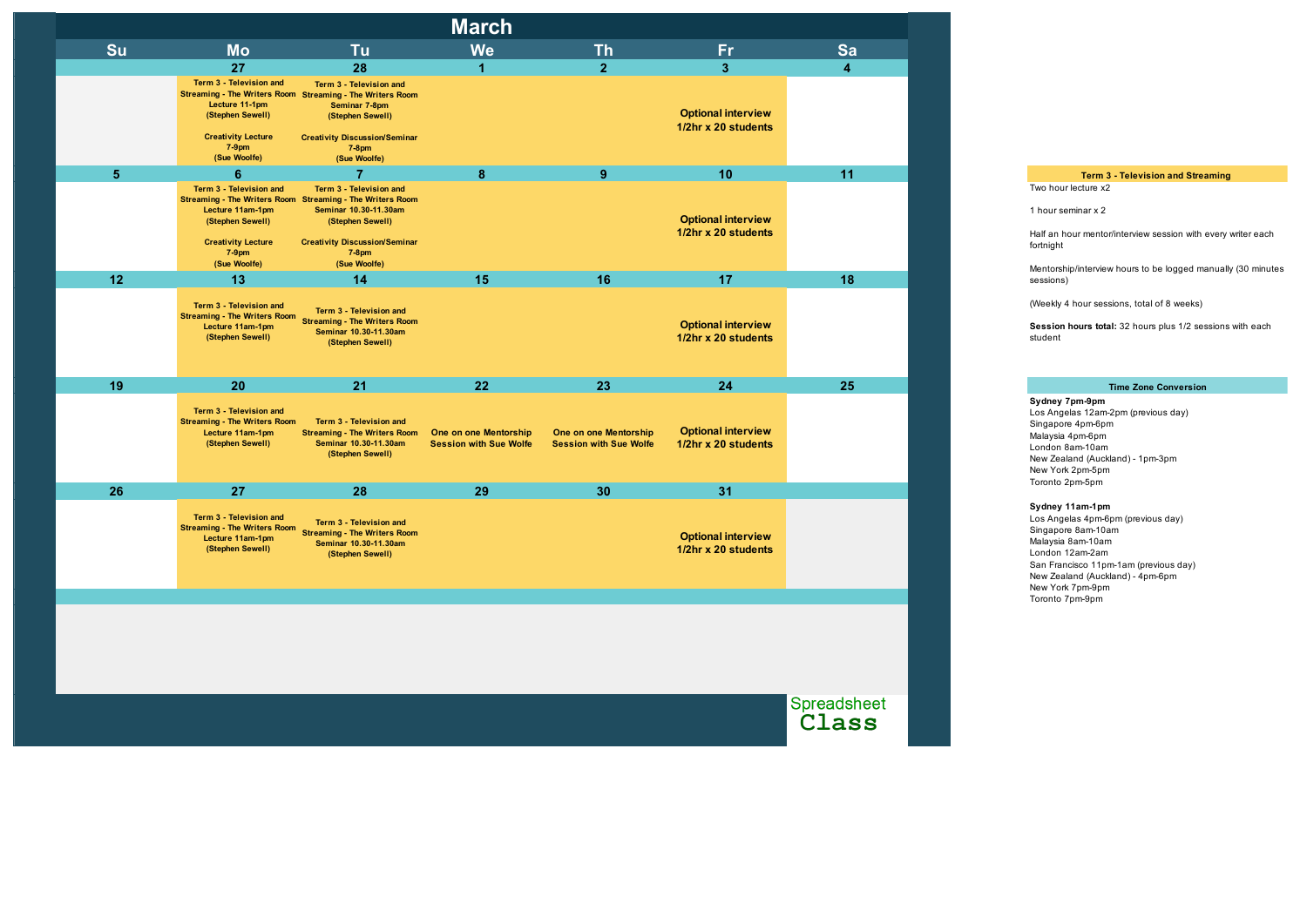| <b>April</b>   |                                                                                                                          |                                                                                                                                                                                                       |                |                |                                                  |              |  |  |
|----------------|--------------------------------------------------------------------------------------------------------------------------|-------------------------------------------------------------------------------------------------------------------------------------------------------------------------------------------------------|----------------|----------------|--------------------------------------------------|--------------|--|--|
| Su             | <b>Mo</b>                                                                                                                | Tu                                                                                                                                                                                                    | <b>We</b>      | <b>Th</b>      | <b>Fr</b>                                        | Sa           |  |  |
|                | 27                                                                                                                       | 28                                                                                                                                                                                                    | 29             | 30             | 31                                               | $\mathbf{1}$ |  |  |
|                | Term 3 - Television and<br>Lecture 11-1pm<br>(Stephen Sewell)<br><b>Creativity Lecture</b><br>$7-9$ pm                   | Term 3 - Television and<br>Streaming - The Writers Room Streaming - The Writers Room<br>Seminar 7-8pm<br>(Stephen Sewell)<br><b>Creativity Discussion/Seminar</b><br>$7-8$ pm                         |                |                | <b>Optional interview</b><br>1/2hr x 20 students |              |  |  |
|                | (Sue Woolfe)                                                                                                             | (Sue Woolfe)                                                                                                                                                                                          |                |                |                                                  |              |  |  |
| 2 <sup>2</sup> | 3 <sup>1</sup>                                                                                                           | 4                                                                                                                                                                                                     | 5 <sup>5</sup> | 6 <sup>1</sup> | $\overline{7}$                                   | 8            |  |  |
|                | Term 3 - Television and<br>Lecture 11am-1pm<br>(Stephen Sewell)<br><b>Creativity Lecture</b><br>$7-9$ pm<br>(Sue Woolfe) | Term 3 - Television and<br>Streaming - The Writers Room Streaming - The Writers Room<br>Seminar 10.30-11.30am<br>(Stephen Sewell)<br><b>Creativity Discussion/Seminar</b><br>$7-8$ pm<br>(Sue Woolfe) |                |                | <b>Optional interview</b><br>1/2hr x 20 students |              |  |  |
| 9              | 10                                                                                                                       | 11                                                                                                                                                                                                    | 12             | 13             | 14                                               | 15           |  |  |
|                | Term 3 - Television and<br>Lecture 11am-1pm<br>(Stephen Sewell)<br><b>Creativity Lecture</b><br>$7-9$ pm<br>(Sue Woolfe) | Term 3 - Television and<br>Streaming - The Writers Room Streaming - The Writers Room<br>Seminar 10.30-11.30am<br>(Stephen Sewell)<br><b>Creativity Discussion/Seminar</b><br>$7-8$ pm<br>(Sue Woolfe) |                |                | <b>Optional interview</b><br>1/2hr x 20 students |              |  |  |
| 16             | 17                                                                                                                       | 18                                                                                                                                                                                                    | 19             | 20             | 21                                               | 22           |  |  |
|                |                                                                                                                          |                                                                                                                                                                                                       |                |                |                                                  |              |  |  |
| 23             | 24                                                                                                                       | 25                                                                                                                                                                                                    |                | 27             | 28                                               | 29           |  |  |
|                | Term 4 - Digital and<br><b>Immersive Gaming</b>                                                                          | Term 4 - Digital and                                                                                                                                                                                  |                |                |                                                  |              |  |  |

Mentorship/interview hours to be logged manually (30 minutes sessions)

Mentorship/interview hours to be logged manually (30 minutes sessions)

**Immersive Gaming Lecture 11am-1pm (Stephen Sewell) Creativity Gym: Optional 2-4pm (Sue Woolfe) Immersive Gaming Seminar 10.30am-11.30am (Stephen Sewell) Creativity Gym: Optional 7-8pm Optional individual interview 12/hr x 20 students**

**30**

Spreadsheet<br>Class

**Notes:** Read throughs of the drafts will take place the week of April 10 (for Third Draft) **Sydney 11am-1pm** Los Angelas 4pm-6pm (previous day) Singapore 8am-10am Malaysia 8am-10am London 12am-2am San Francisco 11pm-1am (previous day) New Zealand (Auckland) - 4pm-6pm New York 7pm-9pm Toronto 7pm-9pm

**Time Zone Conversion**

**Sydney 7pm-9pm** Los Angelas 12am-2pm (previous day) Singapore 4pm-6pm Malaysia 4pm-6pm London 8am-10am New Zealand (Auckland) - 1pm-3pm New York 2pm-5pm Toronto 2pm-5pm

## **Term 3 - Television and Streaming**

Two hour lecture

1 hour seminar

Half an hour mentor/interview session with every writer each fortnight

(Weekly 3 hour sessions, total of 8 weeks)

**Session hours total:**

1 hour seminar x 2

Half an hour mentor/interview session with every writer each fortnight

(Weekly 4 hour sessions, total of 8 weeks)

**Session hours total:** 32 hours plus 1/2 sessions with each student

**Term 4 - Digital and Immersive Gaming**

Two hour lecture x2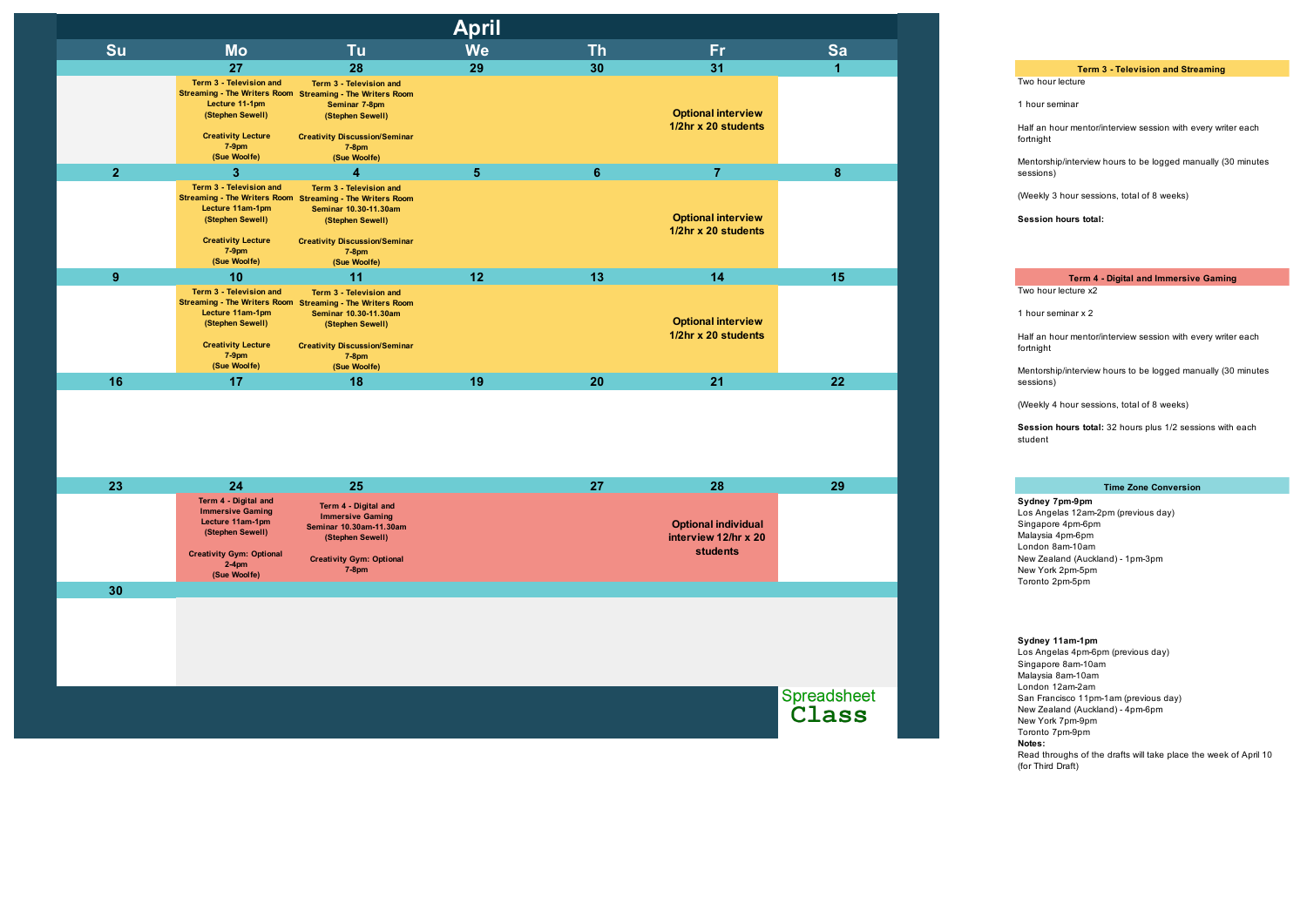| <b>We</b><br>$\mathbf{3}$<br>10 | <b>Th</b><br>4 | <b>Fr</b><br>$\sqrt{5}$<br><b>Optional individual</b><br>interview 12/hr x 20<br><b>students</b> | Sa<br>$\boldsymbol{6}$ |
|---------------------------------|----------------|--------------------------------------------------------------------------------------------------|------------------------|
|                                 |                |                                                                                                  |                        |
|                                 |                |                                                                                                  |                        |
|                                 |                |                                                                                                  |                        |
|                                 | 11             | 12                                                                                               | 13                     |
|                                 |                | <b>Optional individual</b><br>interview 12/hr x 20<br><b>students</b>                            |                        |
| 17                              | 18             | 19                                                                                               | 20                     |
|                                 |                | <b>Optional individual</b><br>interview 12/hr x 20<br><b>students</b>                            |                        |
| 24                              | 25             | 26                                                                                               | 27                     |
|                                 |                | <b>Optional individual</b><br>interview 12/hr x 20<br>students                                   |                        |
| 31                              |                |                                                                                                  |                        |
|                                 |                | <b>Optional individual</b><br>interview 12/hr x 20<br><b>students</b>                            |                        |
|                                 |                |                                                                                                  |                        |

Spreadsheet<br>Class

# **Sydney 11am-1pm**

Los Angelas 4pm-6pm (previous day) Singapore 8am-10am Malaysia 8am-10am London 12am-2am San Francisco 11pm-1am (previous day) New Zealand (Auckland) - 4pm-6pm New York 7pm-9pm Toronto 7pm-9pm

#### **Time Zone Conversion**

**Sydney 7pm-9pm** Los Angelas 12am-2pm (previous day) Singapore 4pm-6pm Malaysia 4pm-6pm

London 8am-10am New Zealand (Auckland) - 1pm-3pm New York 2pm-5pm Toronto 2pm-5pm

**Term 4 - Digital and Immersive Gaming**

Two hour lecture x2

1 hour seminar x 2

Half an hour mentor/interview session with every writer each fortnight

Mentorship/interview hours to be logged manually (30 minutes sessions)

(Weekly 4 hour sessions, total of 8 weeks)

**Session hours total:** 32 hours plus 1/2 sessions with each student